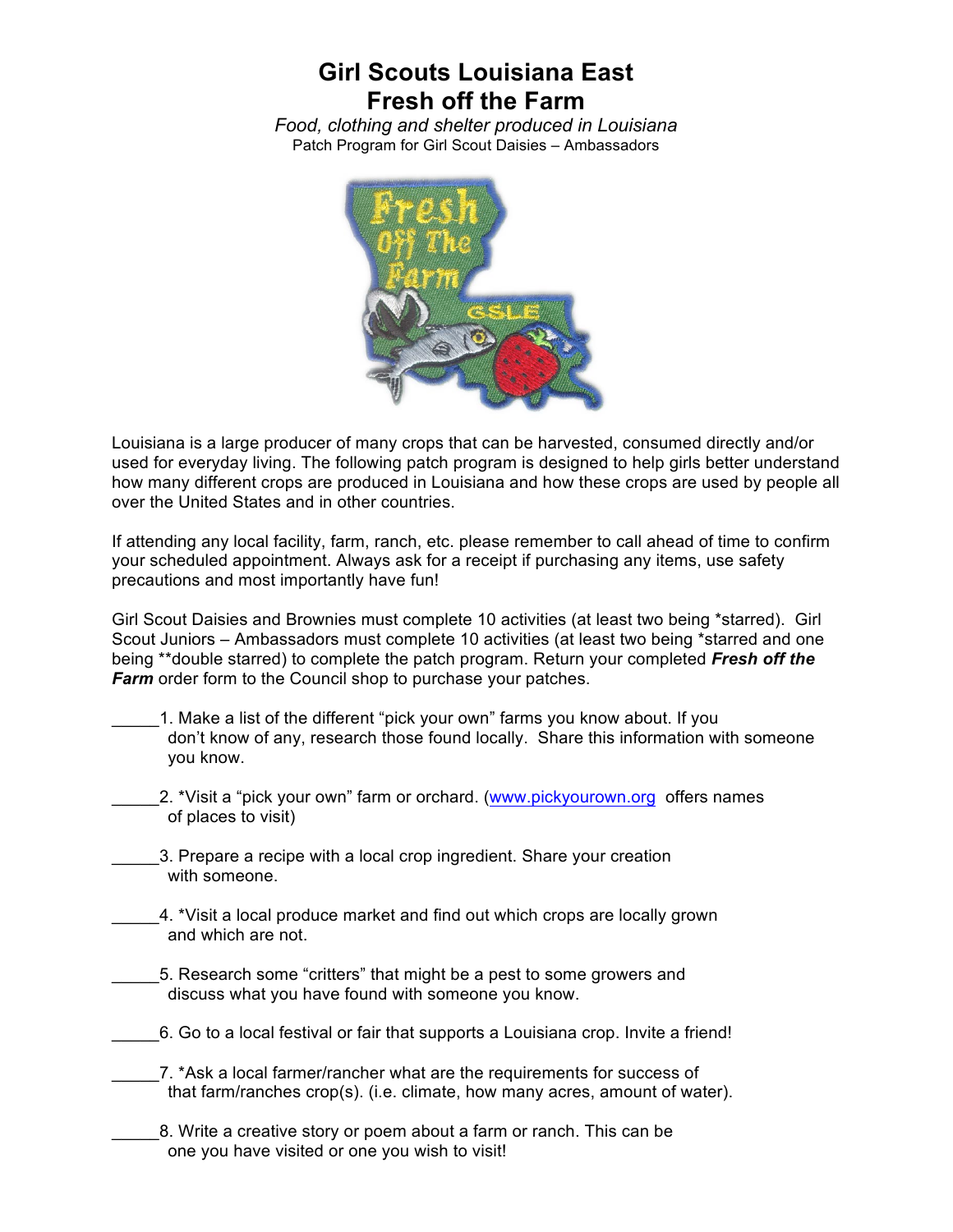9. \*Find out the different types of safety gear needed to work on the farm/ranch of your choice. Ask if you can see the safety gear.

\_\_\_\_\_10. Lend a helping hand at a local farm, ranch or festival. Invite a friend!

11. \*Interview a local farmer/rancher about how she/he became interested in their profession.

12. \*Learn the terms urban and rural. Visit an urban farm or community garden. How is it different from a rural farm or garden? (Go to www.parkwaypartners.com for places to visit!)

13. Write down all the titles of the nursery rhymes you can think of that have to do with some type of crop or animal. Put these titles in a hat and draw one. Sing the nursery rhyme you pick!

## 14. \*\*Research each of the following farmers groups. What is their significance?

- a. American Farm Bureau Federation
- b. Future Farmers of America
- c. USA Rice Federation

## 15. \*\*Research each of these government agencies. What is each of their missions?

- a. Louisiana Department of Agriculture and Forestry
- b. Louisiana Department of Environmental Quality
- c. US Department of Agriculture
- d. House Ag Committee
- e. Senate Ag Committee

\_\_\_\_\_16. Find out what Louisiana crops are exported to other states or countries. Try at least two of these crops.

\_\_\_\_\_17. Learn what the words: *acre*, *irrigation*, *tilling* and *harvesting* mean.

18. Start your own crop. Plant some seeds and watch them grow!

19. \*Learn what it means to grow "organic" crops. Teach someone else what it means to grow "organic" crops.

\_\_\_\_\_20. Help plant a garden in your community or neighborhood. Invite a friend to the garden or share with someone what was planted.

21. Research what types of crops were used by the Native Americans who once occupied much of Louisiana. What crops are still used today?

\_\_\_\_\_ 22. Learn what "native species" means. What crops/animals are native species to Louisiana? What crops/animals are not native species to Louisiana?

23. Learn the definitions of the following farm equipment: tractor, combine, backhoe, baler and a planter. Visit a farm, research online, or look in a book to see what one or more of these machines looks like and how it works.

24. Crawfish have been consumed for centuries in Louisiana and in parts of Europe. When did the sale of crawfish become a commercial crop in Louisiana? How many pounds were recorded? How much did it cost?